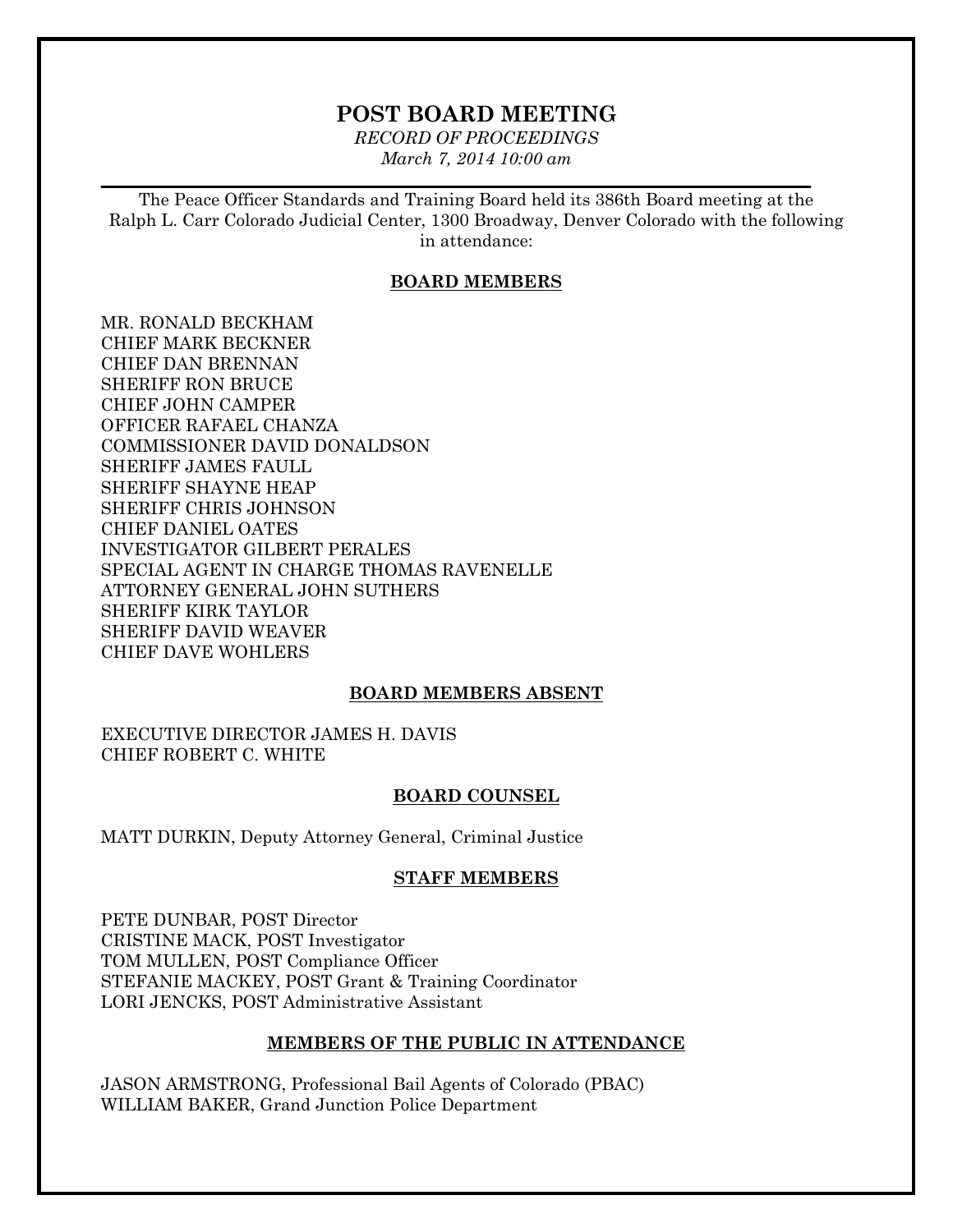JOSH BELLENDIR, Larimer County Sheriff's Office CAPTAIN ERIK J. BOURGERIE, Summit County Sheriff's Office DIANE BRUCE JEFF CLAYTON, Clayton Advocacy SERGEANT MICHAEL CUMMINGS, Arapahoe County Sheriff's Office LIEUTENANT MICHAEL ESTERS, Larimer County Sheriff's Office JOSH FAST, Larimer County Sheriff's Office EMILY GALLAGHER, POST Intern SERGEANT ERIC GONZALES, Pueblo Police Department TRAINING MANAGER JOHN HOOD, Colorado Parks and Wildlife CORPORAL AARON HORWITZ, Larimer County Sheriff's Office DEPUTY GLOVER JARMIN, Adams County Sheriff's Office DIRECTOR DOYLE JONES, Weld County Sheriff's Office SERGEANT CHRIS JUUL, Aurora Police Department Training Academy DEPUTY EDWARD KAFEL, El Paso County Sheriff's Office ROGER KELLEY, Adams County Sheriff's Office JANET LARSON, County Sheriffs of Colorado DIRECTOR CATHY LABREQUE, Pikes Peak Community College OFFICER STEPHEN LARSEN, Aurora Police Department COMMANDER RICK MCNAIR, Adams County Sheriff's Office COMMANDER IB V. MEYER, Weld County Sheriff's Office SERGEANT DARREN O'DRISCOLL, El Paso County Sheriff's Office OFFICER STEPHEN OULLIBER. Aurora Police Department COMMANDER KARL SMALLEY, Adams County Sheriff's Office KEVIN SMYTH, Aurora Police Department TECHNICIAN MICHAEL WALKER, Denver Police Department MARK E. WALTERS, Aurora Police Department OFFICER BRAD WANCHISEN, Aurora Police Department RICHARD WEBB JAN WORTHEM, Colorado State Patrol Academy

The following Subject Matter Expert Committees met prior to the regular POST Board meeting on March 7, 2014.

Arrest Control Subject Matter Expert Committee Curriculum Subject Matter Expert Committee Firearms Subject Matter Expert Committee Law Enforcement Driving Subject Matter Expert Committee

### *Introductions:*

1. **Welcome Attorney General John Suthers** 

General Suthers welcomed all to the Board meeting.

2. **Pledge of Allegiance** Attorney General John Suthers

General Suthers requested all remain standing for a moment of silence to commemorate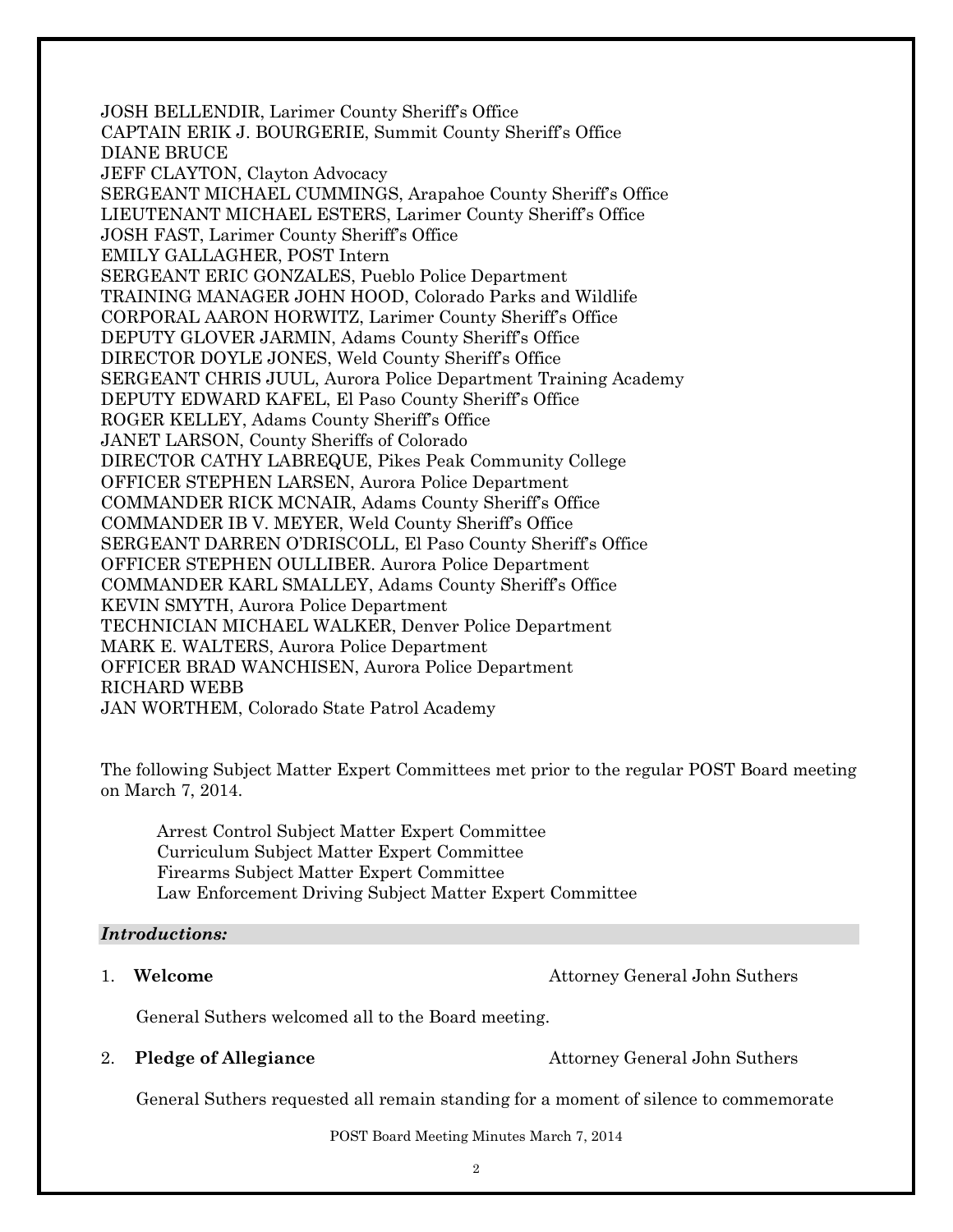Sgt. David Baldwin of the Jefferson County Sheriff's Office, who died in the line of duty on January 26, 2014.

## 3. **Introduction of Board Members, SME Members, Staff and Guests**

## 4. **Formal Board Recognition of The Contract Attorney General John Suthers Departing Board Members Chief Mark Beckner and Executive Director James Davis**

General Suthers presented a plaque of appreciation to retiring Chief Mark Beckner. Executive Director James Davis was unable to attend and Director Dunbar will present his plaque at a later date.

5. **Formal Board Recognition of Attorney General John Suthers Departing Subject Matter Expert Committee Members**

General Suthers presented plaques of appreciation to departing SME Committee members Deputy Glover Jarmin and Lieutenant Michael Esters.

6. **Roll Call** Director Pete Dunbar

Declaration of a Quorum (11)

## 7. **Approval of POST Minutes from December 6, 2013** (See supplemental handout)

*Approved Unanimously*

### *Presentations:*

## 8. **Subject Matter Expert (SME) Committee Reports:**

A. **Curriculum** Sgt. Darren O'Driscoll, Chair Sgt. Graham Dunne, Vice-Chair Sheriff Kirk Taylor, Board Member

Sgt. O'Driscoll presented the report. The Curriculum committee has had many meetings, primarily for the purpose of writing test questions for the new POST certification exam. Sgt. O'Driscoll thanked Sgt. Chris Juul and members of the subcommittee for their work. The next project is the revision of the Basic Academy curriculum. Two members of California POST will be meeting with the Curriculum committee on March 19th to discuss how their curriculum is set up and determine aspects we may adapt. The Curriculum committee would like to bring in other SME committee members for their assistance with their disciplines in the revision. One goal is to produce standardized lesson plans which every academy in the state can utilize. As the curriculum is revised, additional test questions must be written. The Committee will not meet in Lake City in June, but there will be a representative present to submit a report.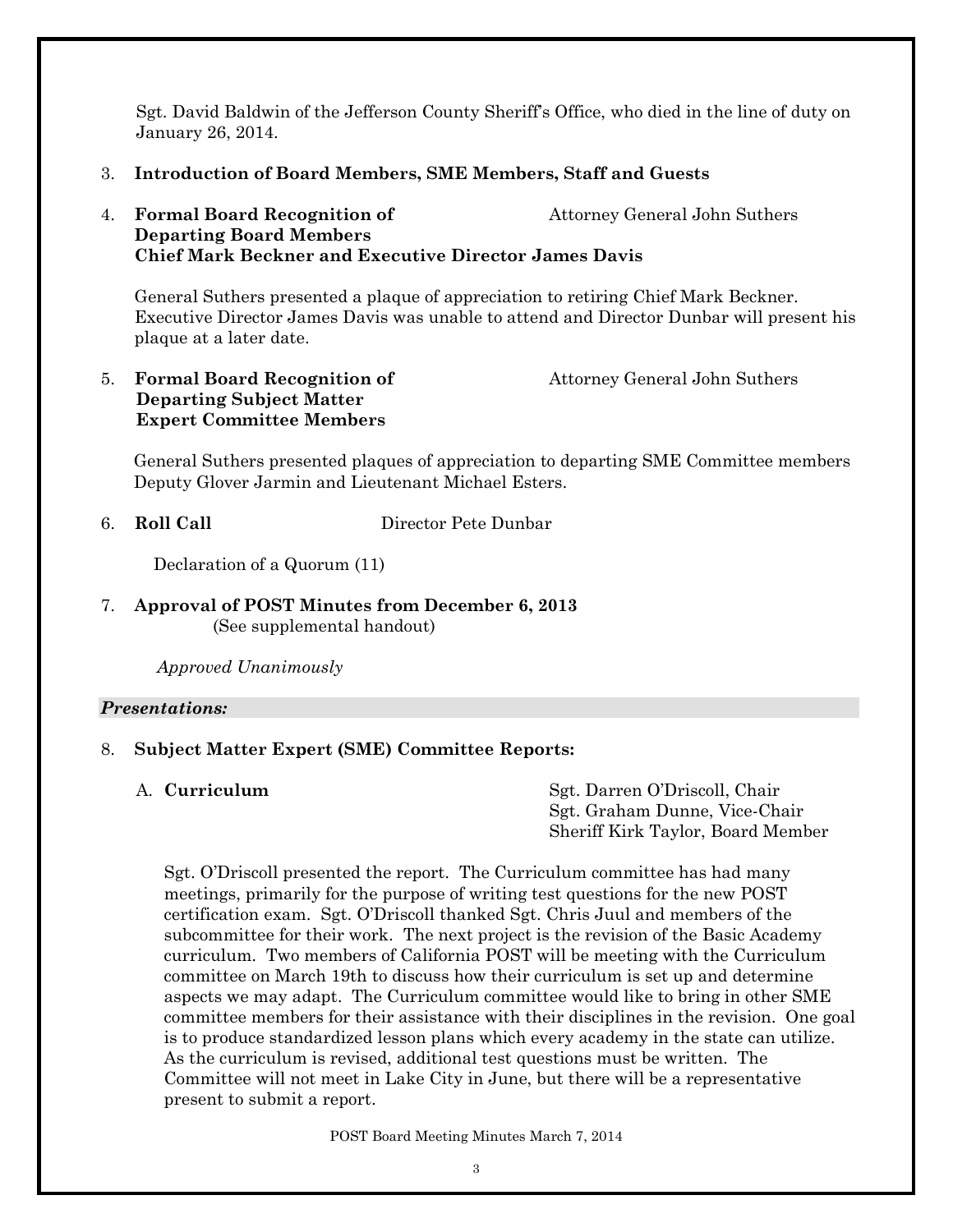B. **Arrest Control** Capt. Erik Bourgerie, Chair Vice-Chair - Vacant Inv. Gilbert Perales, Board Member

Capt. Bourgerie presented the report. The Committee accepted the resignation of Joaquin Baca due to other obligations. Corp. Aaron Horwitz of Larimer County Sheriff's Office was approved as a member, replacing Lt. Michael Esters. The Committee reviewed the inspection completed at Red Rocks Community College February 27. The inspection went very well with minor suggestions. The Committee continued discussion on revisions to the Arrest Control training program. Several revisions were accepted and wording changes will be reviewed. A new site and safety plan were approved for the El Paso County Sheriff's Office. The 80-hour training requirement for full skills instructors was discussed, and while the Committee supports the intent of Rule 23-Academy Skills Instructors, an update is needed to reflect the combined disciplines now used. The Committee will not meet in Lake City in June, but will meet June 20th in Larimer County. There was one Rule 21 incident in which an academy instructor was injured. The full report is pending. The selection of vice-chair for the committee was tabled until the next meeting. Two inspections are coming up: Jeffco/Lakewood Academy, and Adams County Sheriff's Office Academy. Both are staffed.

C. **Firearms** Dep. Ed Kafel, Chairperson Training Mgr. John Hood, Vice-Chair Sheriff Chris Johnson, Board Member

Dep. Kafel presented the report. The Committee met today for the third time this year. Paperwork on prospective new member Terry Bridge of Mesa County Sheriff's Office was approved. Dep. Bridge will attend the next Board meeting and the Committee will make final approval. There will be an inspection of Larimer County Sheriff's Office Reserve program on April 13, and Pueblo PD has an inspection scheduled for May 2. Both inspections are staffed.

| D. Law Enforcement Driving | Cmdr. Karl Smalley, Chair       |
|----------------------------|---------------------------------|
|                            | Al Padilla, Vice-Chair          |
|                            | Chief John Camper, Board Member |

Cmdr. Smalley presented the report. The Committee approved new member Brad Wanchisen of Aurora Police Department. Mark Abbotts of Colorado Springs Police Department was approved as a full instructor. Three driving programs were approved today: Two submitted by Arapahoe County (Vehicle Counter Ambush Techniques and Advanced Law Enforcement Driving Instructor), and one by Western Slope Driving Academy (Law Enforcement Driving for the 21st Century). The Committee made one revision to the LE Driver Instructor training program. A prerequisite was added that state instructors must be POST-certified or retired POST-certified with at least 18 months continuous active service in order to apply to become a driving instructor. The Committee considered the issue of assistant instructors becoming full instructors and the 80-hour requirement. It was decided that completing two full academy classes as an assistant instructor would qualify one to become a full instructor. The Driving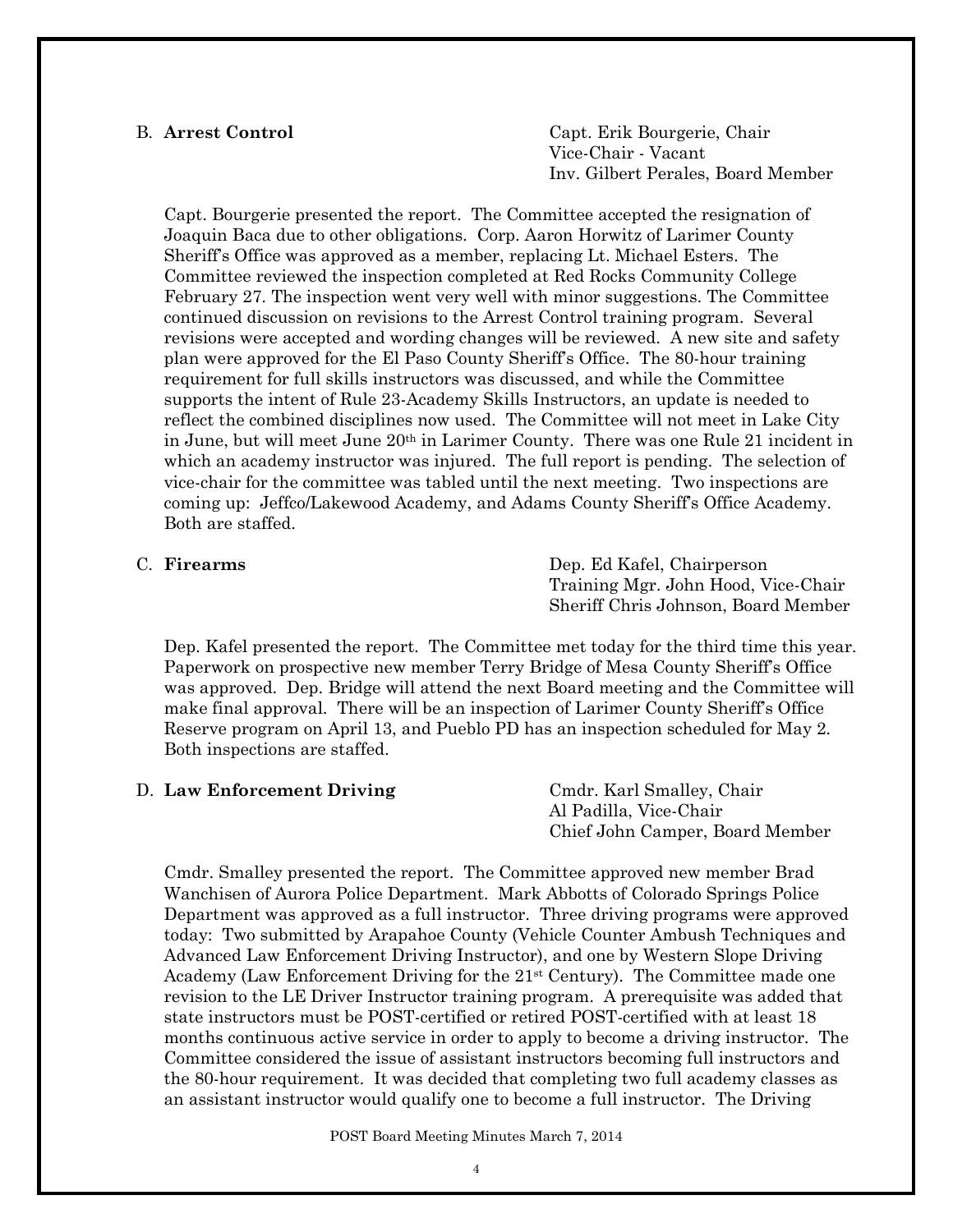Committee will meet in June in Lake City. Western Colorado Peace Officers Academy has an inspection coming up. There have been several Below 100 classes as well as two train-the-trainer courses in Grand Junction and Highlands Ranch, and we now have approximately 60 new instructors for Below 100. Director Dunbar will give a more complete report.

Chief Oates asked about role of the Driving committee regarding recommendations of new vehicles such as the new Ford Interceptor, which many agencies are considering as an alternative vehicle. Cmdr. Smalley recommends the Interceptor and states the handling and the electronic stability control are very good. The Committee is considering how best to train officers on use of vehicles with electronic stability control. Chief Camper, the Board representative for the Committee, stated that the Committee should consider a more formalized process for reviewing and disseminating reviews of new vehicle to agencies, the process to be discussed at the next meeting. General Suthers suggests that the Committee research data from other sources, including law enforcement agencies, throughout the U.S. and make that data available to agencies along with recommendations. Cmdr. Smalley stated that the committee could take on the project. He is also looking into working with the manufacturers, such as Chrysler, to set up subjective testing specifically for law enforcement driving, possibly designing an off-road testing ground at the Adams County facility to allow a more thorough evaluation of new vehicles.

### *Action Items:*

### 9. **Bail Recovery Agents** Jeff Clayton

Clayton Advocacy LLC

Jeff Clayton represents Professional Bail Agents of Colorado (PBAC). Jason Armstrong, vice president of PBAC, was also in attendance. The PBAC board is concerned that bail recovery is unregulated, with no training or background checks required. §12-7-105.5 C.R.S., a 1998 statue which required background checks and completion of a training course for bail recovery agents, was repealed in 2012. Mr. Clayton has been working with the PBAC board to move toward regulation. The Department of Regulatory Agencies (DORA) does not want to be involved. It was hoped that the POST Board may consider regulating bail recovery, however it is understood that the Board may not wish to do so. PBAC would like to define the powers of bail recovery agents, require background checks, and require training. The POST Board provides standards for bail recovery training, and has fulfilled that obligation by providing them to DORA. DORA certifies that any training courses meet that standard. Licensed bail agents are required to take the bail recovery training as a module of their training course, however their contracted recovery agents are not. The power to arrest comes from the licensed bail agent, but the agent may contract out actual recovery. PBAC has called for Sunrise review by DORA to consider the issue. PBAC is requesting support for regulation and asks for POST's participation in the Sunrise process, even if POST is not the regulating agency. There are no records for numbers of bail recovery agents in Colorado. General Suthers stated that he is somewhat supportive of PBAC in seeking regulation, though he does not believe that the POST Board should be the regulating agency. If the POST Board were provided with proposed legislation it may consider taking a position supporting regulation. It was suggested that PBAC also seek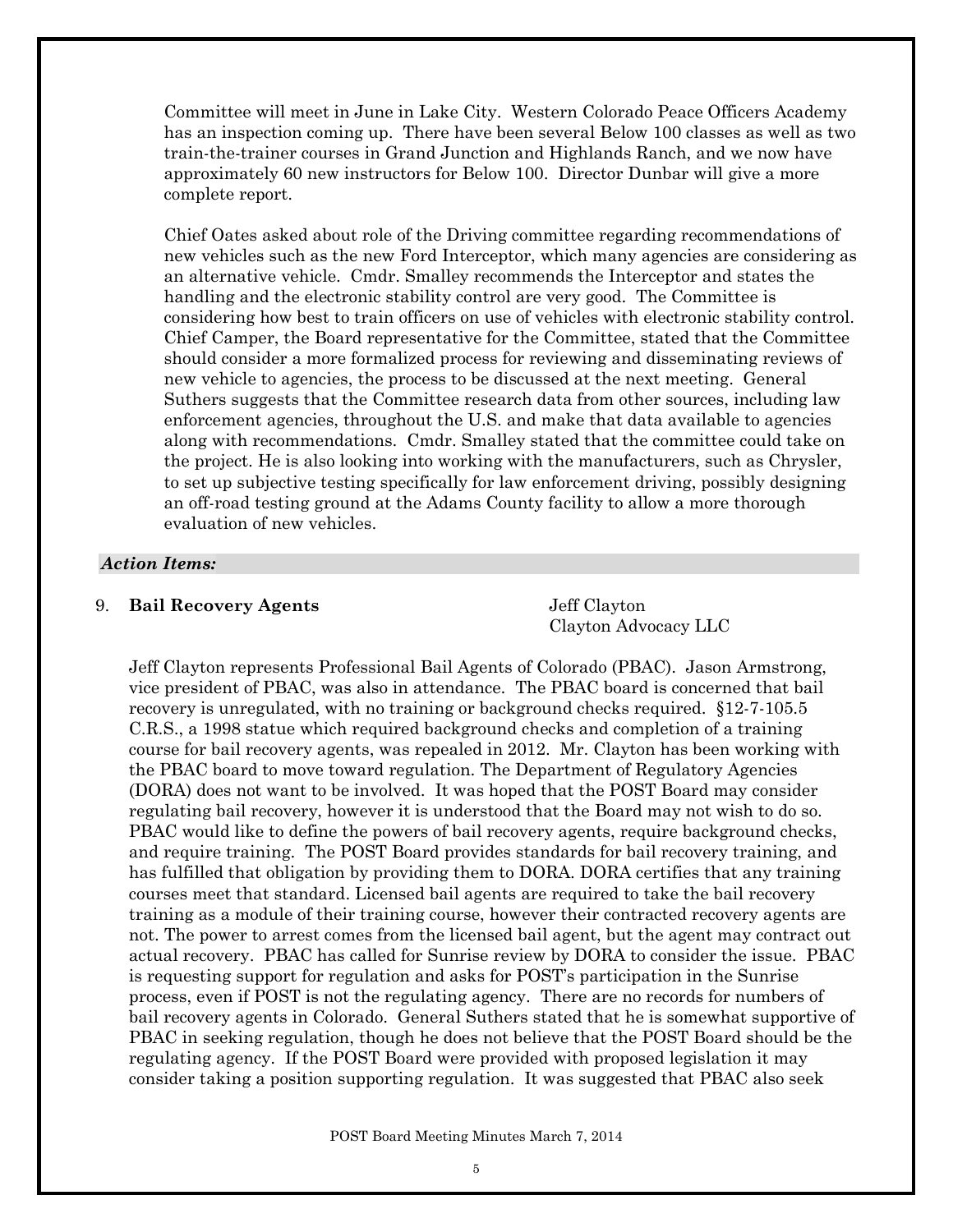support for proposed legislation from the County Sheriffs of Colorado (CSOC) and the Colorado Association of Chiefs of Police (CACP).

## 10. **School Safety Officers** Director Pete Dunbar

Chief Camper stated that there are schools in his district who wish to hire POST-certified officers to enhance security. Sheriff Hilkey (Mesa County SO) and Chief Camper would like POST-certified school security officers to maintain their certification while still employed with the school district to avoid losing certified personnel due to the risk of expiration. They would like the Board to consider a rule change to allow those officers to maintain their certification. Some concerns expressed during discussion were potential required training elements, a limit on length of certification, and consideration of other similar positions, such as hospital safety officers, court officers and Coroner's office investigators. It was suggested that school districts be treated similarly to existing higher education law enforcement, giving the school district responsibility for legislative changes. Higher education police officers are POST-certified. It is not the intent to require POSTcertification or to regulate the profession, but only to allow continuation of certification for those who are already certified. General Suthers would like POST to research other positions that may benefit from extended certification and report back to the Board.

# 11. **Appointment to Grant Subcommittee** Director Pete Dunbar

Sheriff Weaver of Douglas County and Interim Director Kathy Sasak of Dept. of Public Safety were approved as members replacing retiring member Chief Mark Beckner of Boulder PD and Exec. Director James Davis of DPS.

## 12. **Antonio E. Martinez Jr. – Appeal** Director Pete Dunbar

Mr. Martinez was not present. Mr. Martinez requested a Rule 7 variance May 7, 2013 and was granted a 6-month extension as he was undergoing the hiring process with Firestone PD. He requested a second extension, stating he was in the hiring process with several agencies and could not afford to complete the renewal process if expired. He then requested a third extension as he was in the hiring process with Aurora PD. Director Dunbar denied the 3rd extension request and Mr. Martinez requested an appeal to the Board.

*Denied unanimously*

# 13. **Peace Officer Certification Revocation Actions** Director Pete Dunbar

# A. **POST Rule 9 – Revocation of Peace Officer Certifications – Felony Convictions:**

**§ 24-31-305, C.R.S.(2)(a)** A Colorado peace officer certification issued pursuant to subsection (1) or (1.3) of this section or 24-31-308 shall be suspended or revoked by the POST Board if the certificate holder *has been convicted of a felony at any time*, or has been convicted on or after July 1, 2001, of any misdemeanor described in subsection (1.5) of § 24-31-305 C.R.S., or, has otherwise failed to meet the certification requirements established by the Board.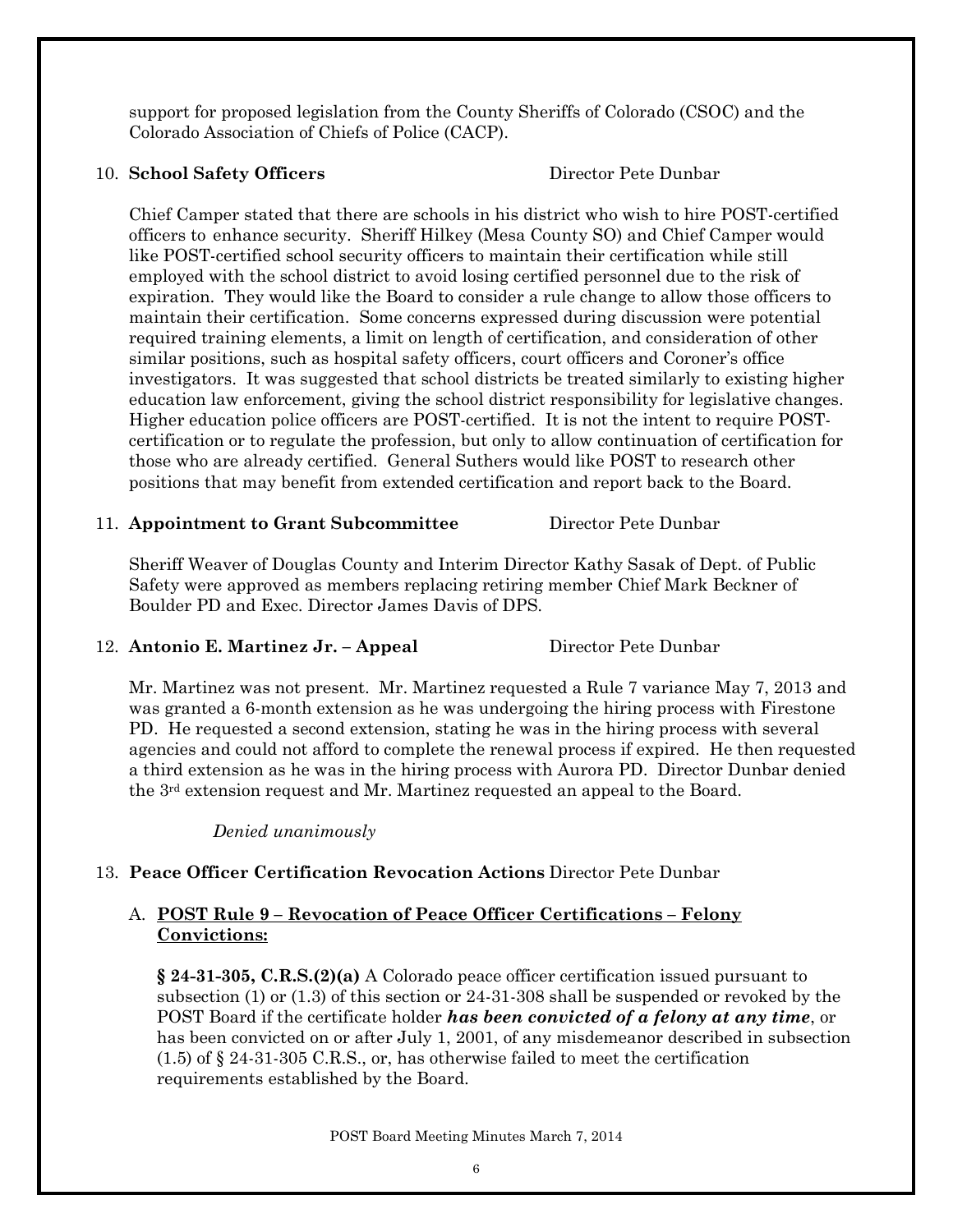For purposes of this rule, the term 'conviction' includes any deferred judgments or deferred sentences imposed by a court or judge.

1. No. 13-14, **David R. Morrow**, Certificate Number B11340 (PID 120488). On August 19, 2013, Respondent was convicted of one count of Child Abuse-Knowingly/Reckless Causing Serious Bodily Injury,  $\S 18-6-401(1)(a)$ ,  $(7)(a)(III)$ , a class 3 Felony, one count of Assault 2 causing Serious Bodily Injury, § 18-3-203 (1)(g), C.R.S., a class 4 felony, and one count of Assault 2 causing Serious Bodily Injury with deadly weapon, § 18-3-203 (1)(b), C.R.S., a class 4 felony. *The Respondent was employed as a peace officer on the date of the offense (Date of Offense: June 12, 2011 –Separated July 28, 2011).* The Respondent has failed to comply with POST Show Cause Order 13-14 by failing to appear at the scheduled Show Cause Hearing. Director Dunbar recommends revocation of David R. Morrow's Colorado Peace Officer Certificate No. B11340 (PID 120488).

## *Approved unanimously*

2. No 13-15, **Rodney Olin Bretches**, Certificate Number 12721 (PID 109973). On June 17, 2013, Respondent was convicted of one count of Sexual Exploitation/child §18-6-403(3)(b.5),(5), C.R.S., a class 5 Felony, and one count of Peeping Tom, §18-3-404(1.7) C.R.S., a class 1 Misdemeanor. *The Respondent was employed as a peace officer on the date of the offense (Date of Offense: June 1, 2011 – Separated June 15, 2012).* The Respondent has failed to comply with POST Show Cause Order 13-15 by failing to appear at the scheduled Show Cause Hearing. Director Dunbar recommends revocation of Rodney Olin Bretches' Colorado Peace Officer Certificate No. 12721 (PID) 109973).

## *Approved unanimously*

3. No. 13-16, **Brent R. Curnow**, Certificate Number B5080 (PID 110231). On September 3, 2013, Respondent was convicted of one count of Tampering With Physical Evidence/Destroying § 18-8-610(1)(a), C.R.S., a class 6 Felony. *The Respondent was employed as a peace officer on the date of the offense (Date of Offense: January 1, 2013 –Separated January 22, 2013).* The Respondent has failed to comply with POST Show Cause Order 13-16 by failing to appear at the scheduled Show Cause Hearing. Director Dunbar recommends revocation of Brent R. Curnow's Colorado Peace Officer Certificate Number B5080 (PID 110231).

## *Approved unanimously*

4. No. 13-17, **Allan Lewis McEwen**, Certificate Number 1284 (PID 110274). On July 11, 2013, Respondent pled guilty to and was convicted of one count of Assault 1- Threatening a Police Officer with a weapon,  $\S 18-3-202$  (1)(e), C.R.S., a class 3 felony. *The Respondent was not employed as a peace officer on the date of the offense (Date of Offense: October 18, 2012 –Separated October 31, 1986).* The Respondent has failed to comply with POST Show Cause Order 13-16 by failing to appear at the scheduled Show Cause Hearing. Director Dunbar recommends revocation of Allan Lewis McEwen's Colorado Peace Officer Certificate Number 1284 (PID 110274).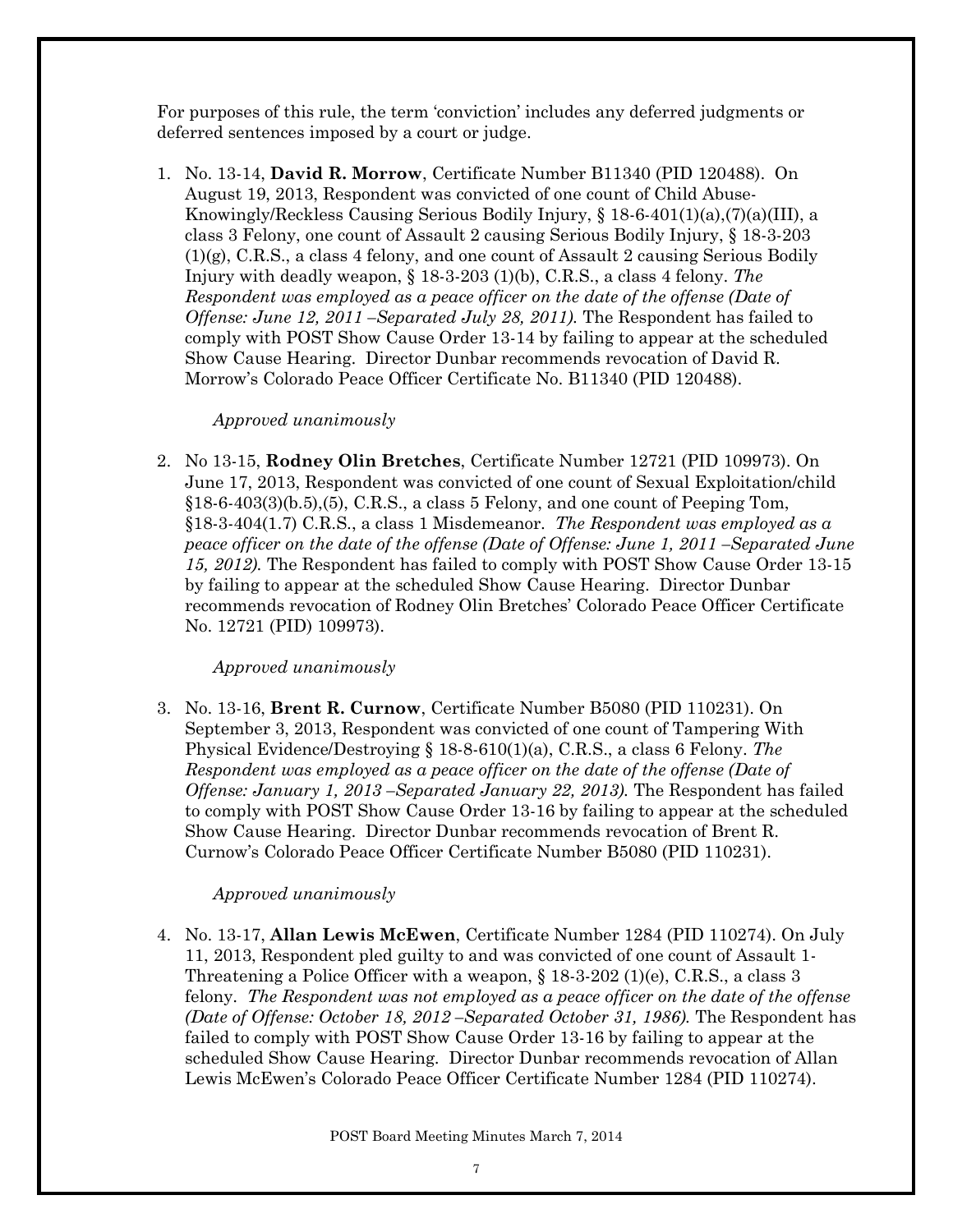### *Approved unanimously*

5. No. 13-17, **Lorenzo A. Hernandez**, Certificate Number B7402 (PID 115292). On April 18, 2013, Respondent was convicted of one count of Trespassing 1- Dwelling,§ 18-4-502 C.R.S., a class 5 felony, and Trespassing - Emotional Duress§18-3-602 (1)(c) C.R.S., a class 6 felony. *The Respondent was not employed as a peace officer on the date of the offense (Date of Offense: February 08, 2013 –Separated December 30, 2002).* The Respondent has failed to comply with POST Show Cause Order 13-17 by failing to appear at the scheduled Show Cause Hearing. Director Dunbar recommends revocation of Lorenzo A. Hernandez's Colorado Peace Officer Certificate Number B7402 (PID 115292).

*Approved unanimously*

### *Informational Items:*

## 14. **POST Online Test Update** Director Pete Dunbar

POST is going through the formal process to separate from I/O Solutions as the results were unsatisfactory. The test questions were too difficult and were not reflective of the actual curriculum, among other issues.

Sgt. Chris Juul and a subcommittee of the Curriculum SME committee have written 350 questions so far which have been field-tested and reviewed by Dr. Tom Haladyna. POST has purchased a records management system (Acadis Readiness Suite) from ENVISAGE Technologies Corporation which has an online testing module. We are checking the security measures and Mr. Mullen is entering test questions into the Acadis system. It is expected that the success rate for the new test will be similar to the old, above 80%. The test is fair and more usable, and we will be able to easily review and edit questions. General Suthers expressed concern regarding the security of the test. The online test will avoid the issue of POST staff potentially giving copies of the test to students, as happened several years ago. There will be no printed version, and the test questions are randomized for each test. The other issue was that previously members of the Curriculum committee put together "study guides" which had included verbatim questions from the exam. Director Dunbar stated that we have written confidentiality agreements from all committee members and from others with contact with the test with consequences for releasing information regarding test questions.

### 15. **Strategic Plan Update** Director Pete Dunbar

The top two items on the Strategic plan were to obtain additional funding for POST, and to develop a mandatory in-service training program. We have begun the process to pass SB 14-123 (POST Bill). The bill was created, approved by the Board and is sponsored by Senator Lucia Guzman and Representative Daniel Kagan. It has gone through the Senate Judiciary and Finance committees and is scheduled to be heard by the Senate Appropriations committee on Friday, March 14, 2014. We have support of CSOC and CACP with members testifying before the Senate on POST's behalf. If the bill passes Senate Appropriations, it will go before the whole Senate, then will move to the House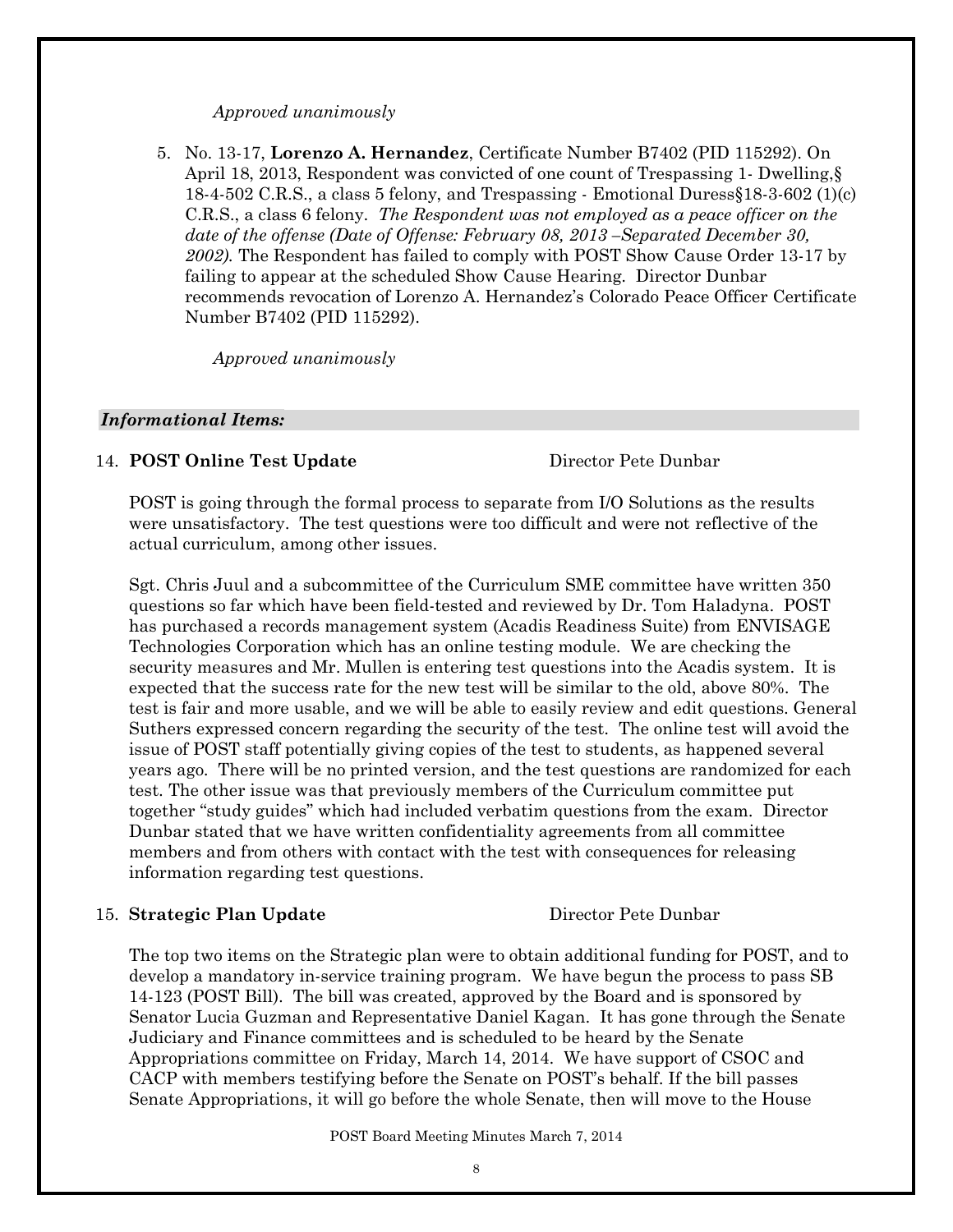Committees. The original draft of the bill included language regarding suspensions for not completing in-service training, but all reference to suspensions has been eliminated. Consequences for not completing in-service training will be discussed later by the Board. The Bill would increase funding from \$.60 to \$1.00 per vehicle registration, giving POST an additional 1.7 million for training, focusing on small, rural agencies. POST has expressed to CSOC and CACP that it is not the intent to tell the agencies what training they must have. The Legislature will determine what would be required, but the chiefs and sheriffs should have discretion in the training topics and methods. If the bill passes the Board would need to determine the requirements for in-service training.

### 16. **Mandated Training Update** Director Pete Dunbar

The Dog Protection Task Force is developing training in response to the Dog Protection Act. POST is not involved with development. It is to be completed and implemented by the end of the calendar year.

The Elder Abuse training is a four-hour class. We have completed three classes and have set up 12 classes throughout the state. All will be completed by June and POST will assess which agencies have not participated at that time. One person from each municipal agency and Sheriff's office must attend training. We are providing packets for those attending the course to take back to their agencies to act as trainers for their agency's officers. All officers are mandatory reporters. Colorado was one of three states that did not previously have a mandatory reporting requirement.

# 17. **POST Board Meeting – Lake City** Director Pete Dunbar

The POST Board off-site meeting has traditionally been held in September, with a planning session on Thursday afternoon, and the Board meeting on Friday morning. The Board is asked to determine whether we should retain the planning session in September, prior to the Board meeting, or have the planning meeting in June in Lake City in Hinsdale County. If the POST Bill passes, Director Dunbar suggests that we have an all-day work session on the Thursday prior to the September Board meeting on September 12. There is some concern that September 11 may be difficult due to 9/11 activities/services. Sheriff Bruce and Hinsdale County Sheriff's Office are hosting a dinner on Thursday evening for those who wish to attend. Sheriff Bruce mentioned attractions in the area and the need to make reservations quickly.

## 18. **Comments from others on POST Issues**

Director Dunbar mentioned vacancies to be filled on the POST Board. Applications have been submitted for the Sergeant or below opening and POST will be reviewing and interviewing those applicants shortly. POST will be requesting applications to replace Chief Beckner, and there are several positions coming open after June 30, most of which are eligible for reappointment. Applications should be directed to the Governor's Office of Boards and Commissions.

POST Board Meeting Minutes March 7, 2014 Chief Camper mentioned an issue that has come up in his jurisdiction and he is requesting POST provide clarification. Should a certified individual who is not currently employed as a peace officer be conveyed the same right to carry a concealed weapon and retain the same